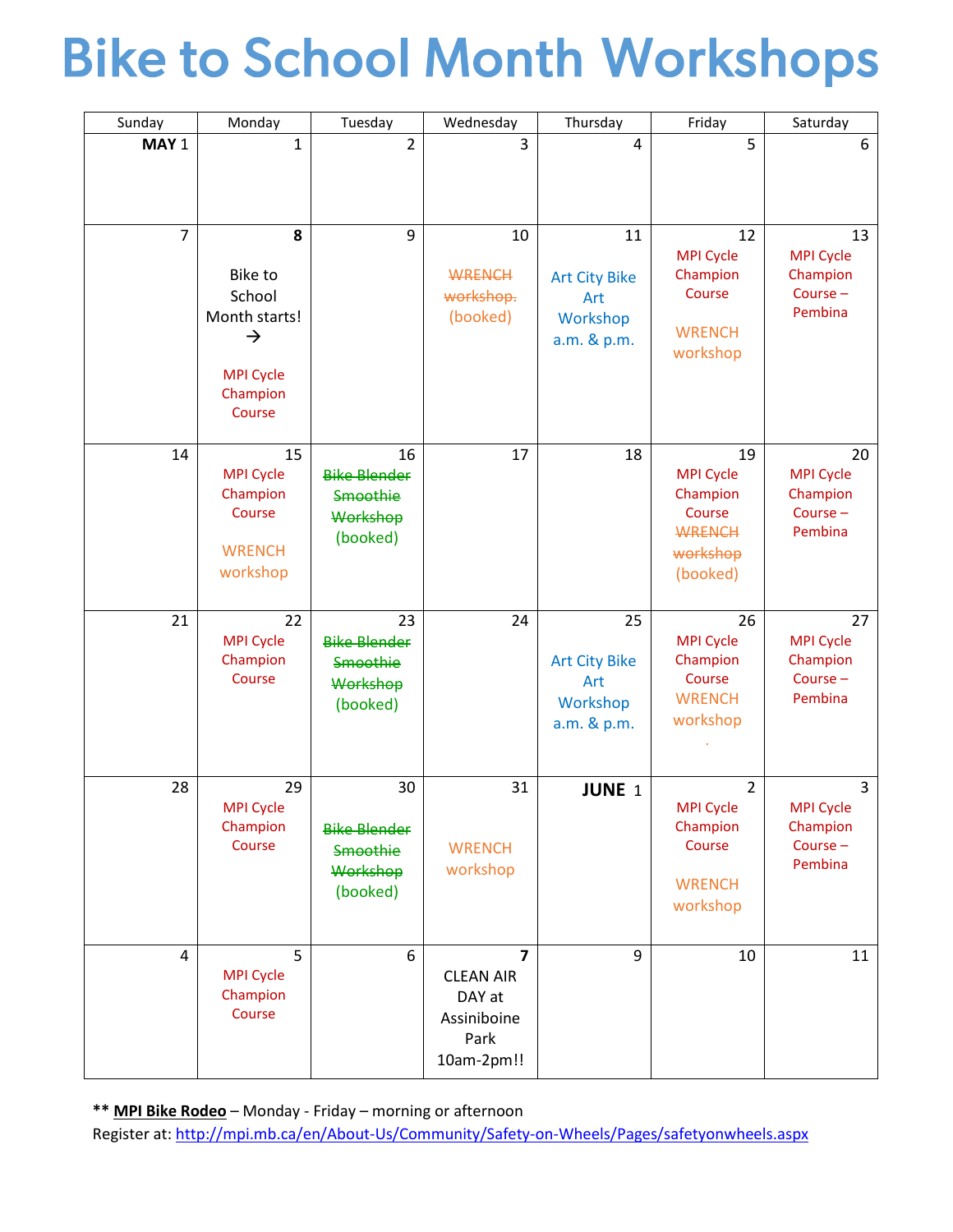## **WORKSHOP DESCRIPTIONS**

# **MANITOBA PUBLIC INSURANCE WORKSHOPS (Bike Rodeo and**

### **Cycle Champion Course)**

For teaching staff, or parent volunteers who wish to increase your cycling knowledge and confidence, you can attend a free, full-day workshop led by a CAN-BIKE qualified instructors and become a "**Cycling Champion**" in your school. For further information visit the following link: [http://mpi.mb.ca/en/Rd-Safety/Cycling/Pages/champions.aspx.](http://mpi.mb.ca/en/Rd-Safety/Cycling/Pages/champions.aspx) Or call 204-985-8737 or 1-866-767-7640 to arrange a workshop.

If you would like Manitoba Public Insurance "Safety on Wheels" Cycling Safely to come and visit your school to conduct a **bike rodeo**, bookings open **April 3rd** at the following link: <http://mpi.mb.ca/en/About-Us/Community/Safety-on-Wheels/Pages/safetyonwheels.aspx>

Fill out an online application early to secure your date! For additional cycling information visit our website at:<http://mpi.mb.ca/en/Rd-Safety/Cycling/Pages/BikeSafe.aspx>

\*\*For schools registered for Bike to School Month who are booking an MPI Workshop, please indicate in "Additional Comments" – "My school is registered for Green Action Centre's Bike to School Month\*\*

# **BIKE ART WORKSHOP**

Join Art City for this fun bike and helmet decorating workshop! We'll be using a mix of high visibility and reflective materials, to create characters for bikes and helmets so that kids can be visible and stylish!

45 minutes – 2 hour workshop a class of 25 students at a time. Suited for any age group.

**To book a Bike Art Workshop, please contact Lea, Active Events Coordinator at [lea@greenactioncentre.ca](mailto:lea@greenactioncentre.ca)**

## **W.R.E.N.C.H WORKSHOPS**

Bring in your bike and learn how to do basic maintenance to make sure you are road ready. Learn about the tools bike mechanics use and the names of the different parts of your bike. This is a hands on workshop!

There are several workshops, approximately 2 hours each, available for 15 students at a time. Best suited for grades 6-12.

#### *Community Tune-up Stations*

A big hit with schools and drop-in centres alike. -The WRENCH provides bicycle repair stations (stands, tools, spare parts and consumables) for participants to repair their own bicycles with the guidance of project staff and volunteers.

Bring your own bike. Length: 2- 4 hours Class size: TBD